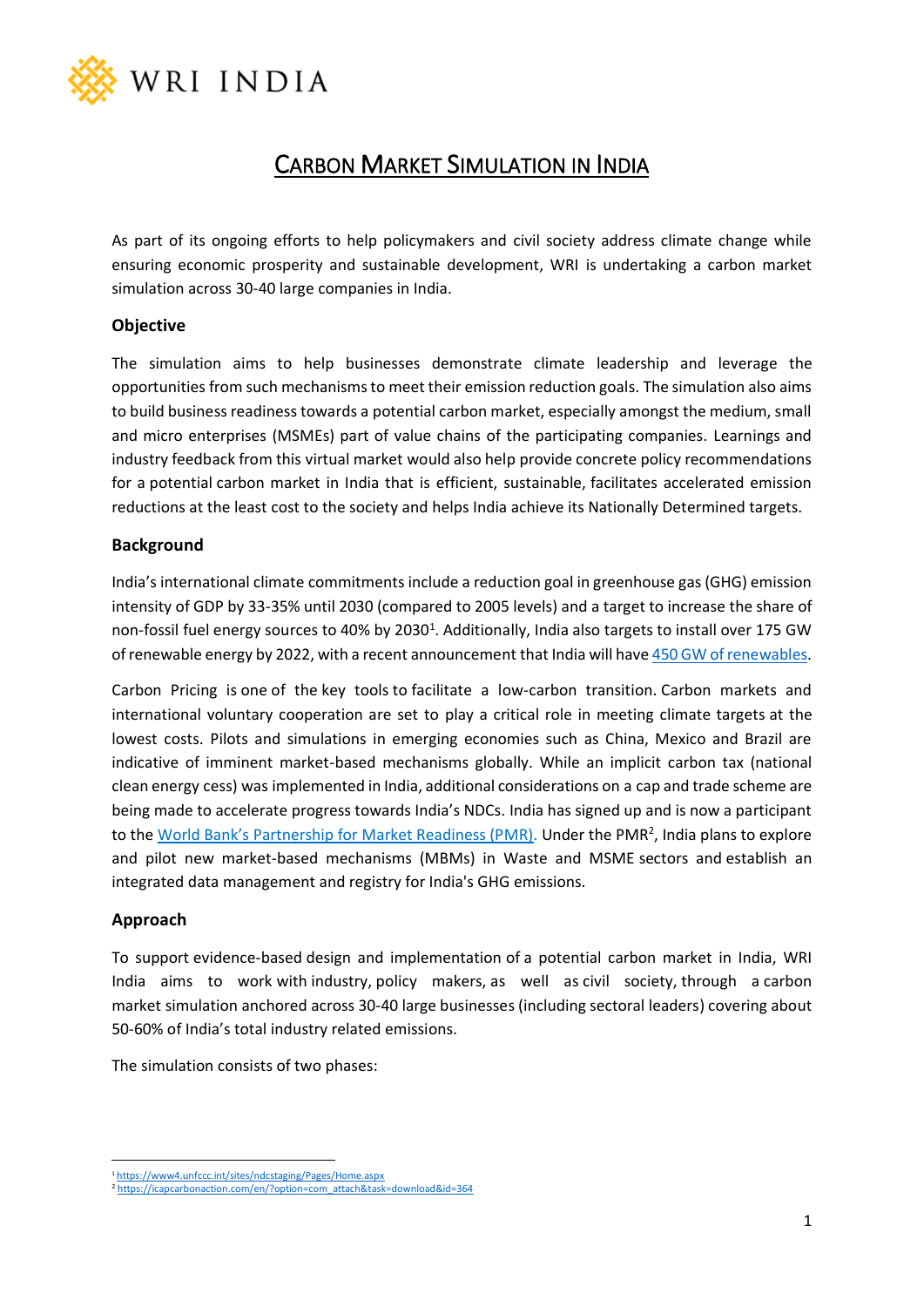



## • **Phase I: Design and Scoping –** *Completed*

The design phase constituted secondary research of existing market mechanisms and policy landscape globally and domestically<sup>3</sup> and extensive consultations with global experts and sectoral leaders from Indian Industry<sup>4</sup>. Under this, WRI Experts contextualized learnings from four emissions markets operating at city, state, regional and international levels, to India in terms of i) their goals; ii) design; iii) outcomes and impacts; iv) challenges; and v) international linking.

This, along with an understanding of the past and ongoing market mechanisms and policies in India, provided insights on the opportunities, challenges, design considerations for a carbon market in India. Consultations with key stakeholders including business leaders in the Indian industry helped shape the proposed design for the simulation based on sectoral challenges and opportunities.

### • **Phase II: Implementation -** *Ongoing*

In consultation with participating companies, the ongoing phase entails finalization of design, targets and implementation modalities for the simulation, followed by three trading cycles under the simulation.



<sup>&</sup>lt;sup>3</sup> [Carbon Market in India: Prospects and design consideration;](https://shaktifoundation.in/wp-content/uploads/2018/07/Briefing-paper-Carbon-markets-in-India.pdf) supported by Shakti Sustainable Energy Foundation

<sup>4</sup> Supported by the Carbon Pricing Leadership Coalition (CPLC)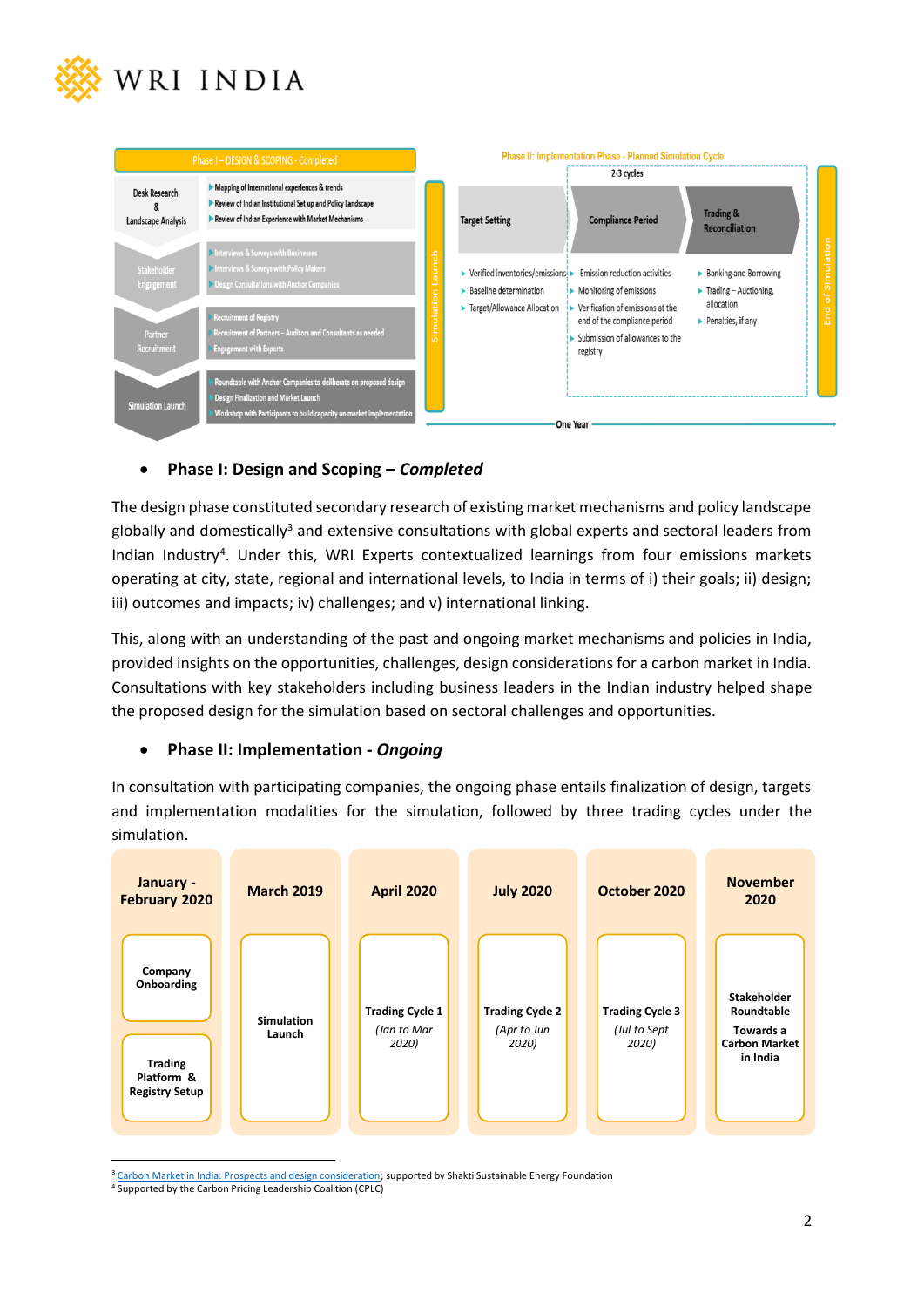

The broad components of the implementation phase include:

## **1. Company Onboarding**

■ Closely work with the participating companies to confirm baseline data, receive feedback and finalize targets, Monitoring, Reporting and Verification (MRV) and simulation design

## **2. Trading Platform & Registry Setup**

Setting up of Trading Platform and Registry platforms based on final design of the simulation

## **3. Simulation Launch**

- Workshop to disseminate operational information and timelines for reporting and trading
- Demo on MRV form and trading platform
- Technical assistance to companies on monitoring and reporting to ensure the implementation of MRV framework and compliance with the simulation

## **4. Trading Cycles**

- At the end of a compliance period, the regulated entities would be required to surrender one allowance for every tonne of emissions for which they are accountable. Allowance shortfall or in excess of target would be traded during the trading cycles in (April, July and October 2020)
- **EXECT** Measurement of outcomes Based on the trading of the allowances, WRI would monitor and document the performance of the market on reductions achieved, price stability, trading volume, challenges, and learnings

## **Please note that participation in the carbon market simulation is voluntary and does not involve any financial obligations on part of companies.**

### **Planned Outcomes:**

- 1. Carbon Market Planning and Implementation Guide for the Indian context based on
	- Global learnings, best practices and trends from Phase 1
	- The learnings from the simulation exercise and relevant recommendations for the Indian context to support policymaking
	- Feedback from participating companies on challenges, opportunities, sector specific design recommendations
- 2. Roundtable with key stakeholders, including industry, research organizations, think tanks and policymakers to present findings from simulation and recommendations for a carbon market in India
- 3. Capacity Building: WRI India will support all participating businesses and the MSMEs within their supply chains with research, knowledge, and findings, by hosting a series of webinars and information-sharing sessions with companies, thereby building institutional capacity within large corporates and MSMEs during the implementation phase.

## **For further information, contact: Ashwini Hingne** Manager, Climate Program, WRI India [Ashwini.Hingne@wri.org](mailto:Ashwini.Hingne@wri.org) | +919930115340

### **Megha Nath**

Consultant, Climate Program, WRI India [Megha.Nath@wri.org](mailto:Megha.Nath@wri.org) |+91 9810123579